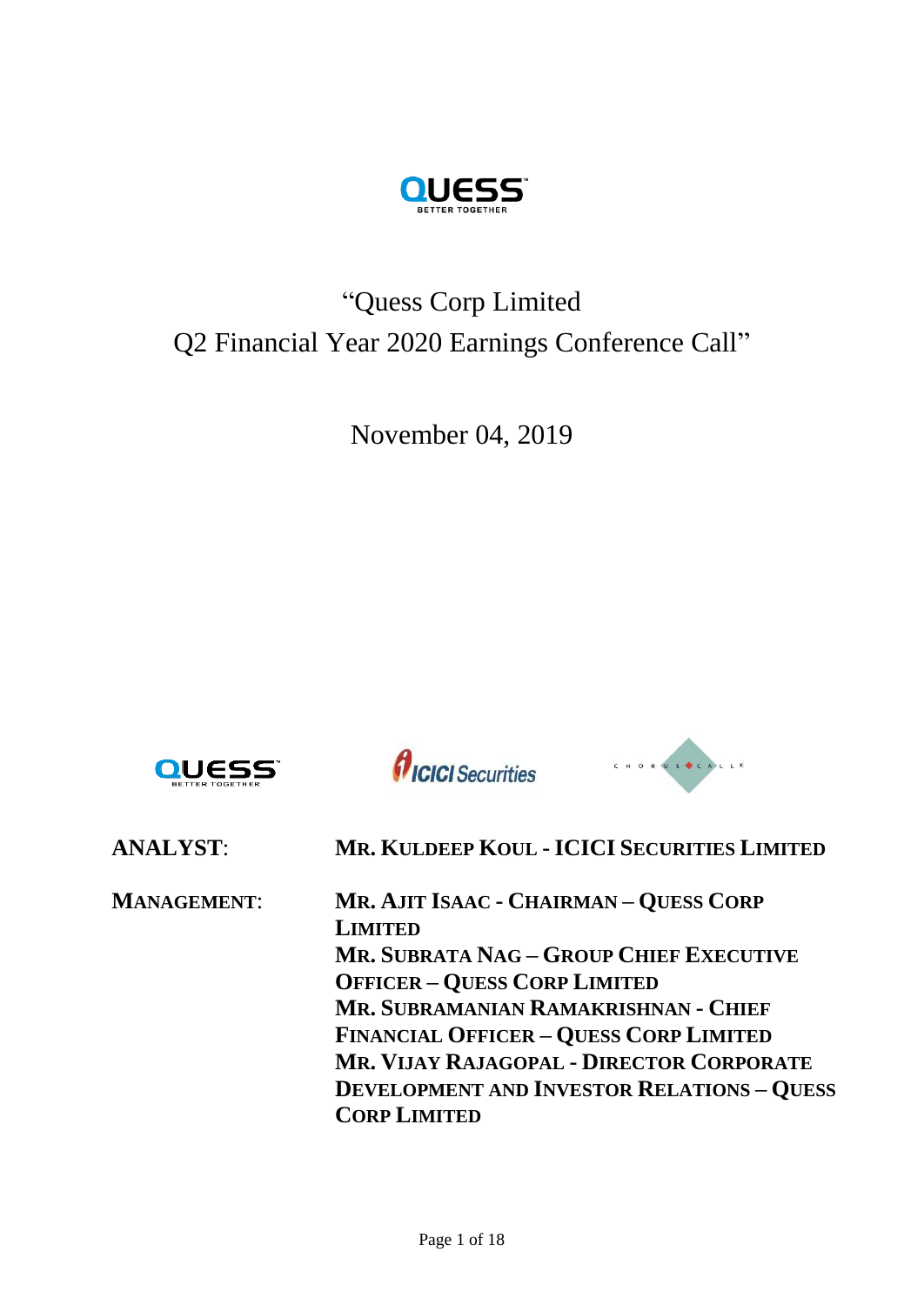

| <b>Moderator:</b> | Ladies and gentlemen, good day, and welcome to the Quess Corp Limited Q2 FY 2020 Earnings        |
|-------------------|--------------------------------------------------------------------------------------------------|
|                   | Conference Call hosted by ICICI Securities Limited. As a reminder, all participant lines will be |
|                   | in the listen-only mode and there will be an opportunity for you to ask questions after the      |
|                   | presentation concludes. Should you need assistance during the conference, please signal an       |
|                   | operator by pressing "*" then "0" on your touchtone phone. Please note that this conference is   |
|                   | being recorded. I now hand the conference over to Mr. Kuldeep Koul from ICICI Securities         |
|                   | Limited. Thank you, and over to you, Sir!                                                        |

**Kuldeep Koul:** Thanks everyone, for joining us on the call. Thanks to Quess Corp, for giving us the opportunity to host this call. We have with us the senior leadership of Quess Corp. Mr. Ajit Isaac, Chairman and Managing Director; Mr. Subrata Nag, Group CEO and Executive Director; Mr. Subramanian Ramakrishnan, Chief Financial Officer; and Mr. Vijay Rajagopal, Director Corporate Development and Investor Relations.

> I will hand over the call to Vijay, who will run us through the mandatory regulatory disclosures, and he will then hand over the call to Ajit, who will walk us through the highlights of the quarter, which will then be followed by Q&A. Over to you, Vijay!

- **Vijay Rajagopal**: Thank you, Kuldeep. Good afternoon everyone and thank you for joining our earnings call today. Please note that these results and the press release have already been uploaded on our website. Anything we say, which refers to our outlook for the future is a forward-looking statement, and that must be read in conjunction with the risk that the company faces. These uncertainties and risks are included, but not limited to what we have already mentioned in the prospectus filed with SEBI. With that said, I will now turn over the call to our Chairman and Managing Director, Mr. Ajit Isaac. Over to you, Ajit!
- **Ajit Abraham Isaac**: Good afternoon, and a very warm welcome to all of you. Thank you for joining us on today's call, and I am sure that you would have reviewed our latest quarterly earnings presentation financials. This was a quarter which saw us deliver successfully on multiple fronts, where we showed robust revenue growth despite the economic slowdown demonstrating our all-weather business model.

Let us begin by giving you a brief overview of our financial performance, followed by key corporate and platform-wise updates, post which, we would be happy to take your questions. We crossed revenues of Rs.2,750 Crores, a growth of 27% year-on-year with our EBITDA reaching Rs.161 Crores, an increase of 44%. We achieved a net profit of Rs.65 Crores, which was a growth of 5%. Without the Ind AS accounting adjustment, net profit was Rs.70 Crores, which was a 13% year-on-year increase.

Cash flow from operations stood at Rs.117 Crores for the first half of the financial year 2020 as against Rs.72 Crores in the previous year, which was an increase of 62%, much driven by our continued focus on collections.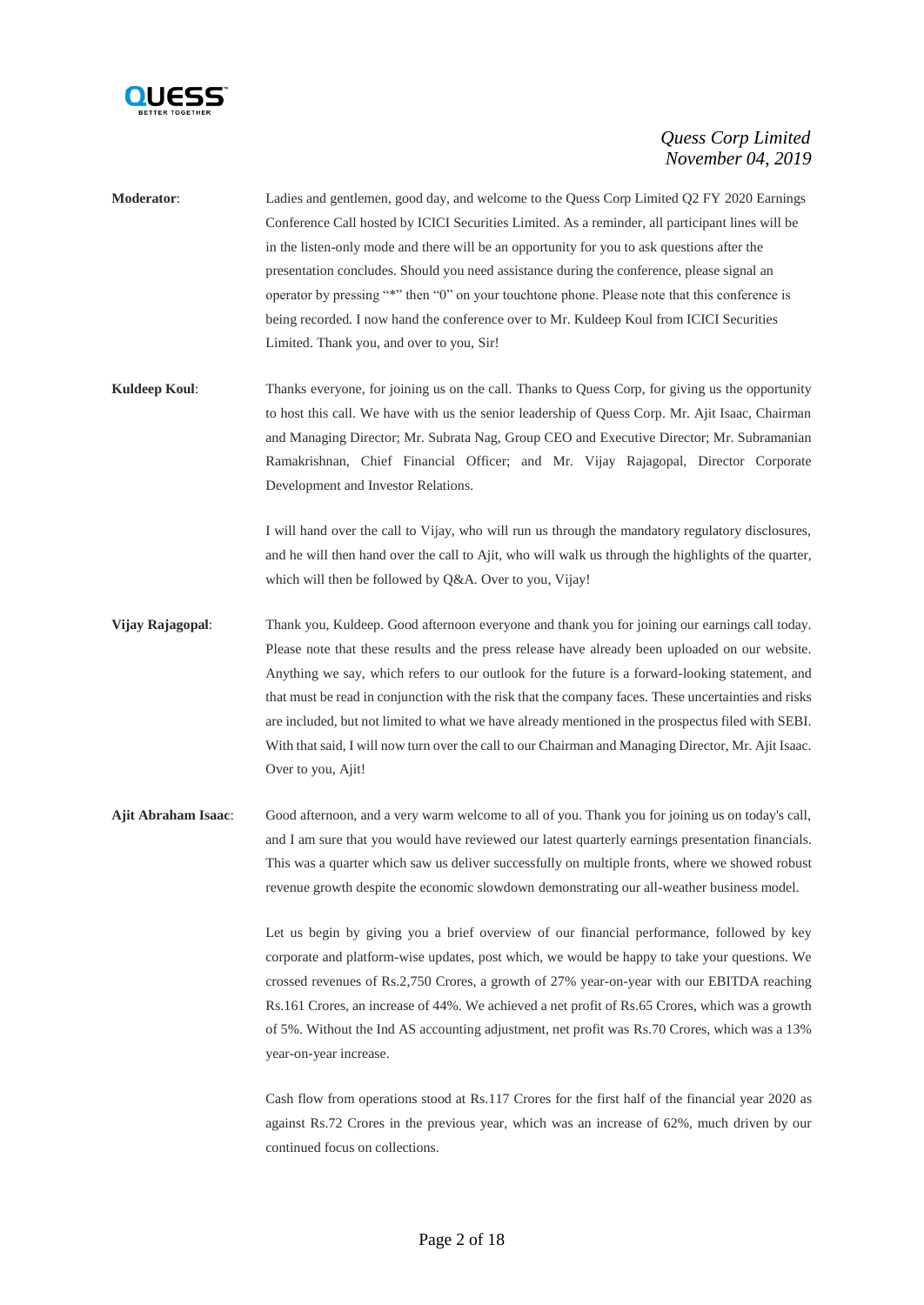

EBITDA-to-OCF conversion reached a new milestone of 49%, up from 36% in the previous quarter last year, thereby placing us in a comfortable position to achieve integrated target of 30% for this full year. Significant debt reduction of Rs.375 Crores was achieved during the quarter. Our gross debt at the end of this quarter stood at Rs.920 Crores, while net debt stood at Rs.272 Crores.

Moving on to some other key corporate updates, in the Ahmedabad smart city project, we have pending dues of Rs.179 Crores, which has been stuck since our JV partner, Trimax IT went into bankruptcy. I am happy to inform that we have now completely resolved this issue by acquiring Trimax IT's 49% stake in the JV, which we now own 100%. All current deals and future payments will flow exclusively to us. Rs.21 Crores has already been received as on October 30, while another Rs.81 Crores is expected to be received by March 2020.

Demerger of Thomas Cook India is expected to be completed by December 2019. Post this, Quess will be directly held by Fairfax Holdings, who will hold about 33%, and public shareholding will go up to about 45%, up from about 28% currently.

Our strategy is to simplify the overall group structure and reduce number of entities from 45 to 30. In line with this strategy, four subsidiaries are being merged into the parent. Additionally, a few other Indian and overseas entities are either being merged or converted to branches.

We initiated an exercise to rationalize intercompany loans and advances, which stood at Rs.560 Crores in the previous quarter, with Rs.117 Crores that has already been reduced and multiple efforts underway, these balances are expected to come down to Rs.95 Crores by December of 2019.

We also issued 7.54 lakhs shares to Amazon at a price of Rs.676 per share amounting to an investment of Rs.51 Crores by way of preferential allotment. These investments are now being utilized towards the business expansion of DigiCare.

In Allsec Technologies and Terrier, our statutory auditors have been changed to Deloitte Haskins & Sells. This is in line with the growing operations of these companies, while also complying with the SEBI guideline of covering 80% of consolidated revenues by our statutory auditor.

I would now like to move on to some key platform-wise updates. Workforce Management: Quess became the undisputed leader in the staffing space some time ago and continues to gain market share and surge ahead of its competition.

Revenues increased by 38% year-on-year, driven by strong headcount growth. We added a record 66,000 associates over the last four quarters. General staffing headcount crossed a new milestone of 240,000, with Collect and Pay contract improving to 72% from 60% on a year-on-year basis. Core to Associate ratio improved to an industry-leading efficiency of 1:333, up from 1:290 the same quarter last year.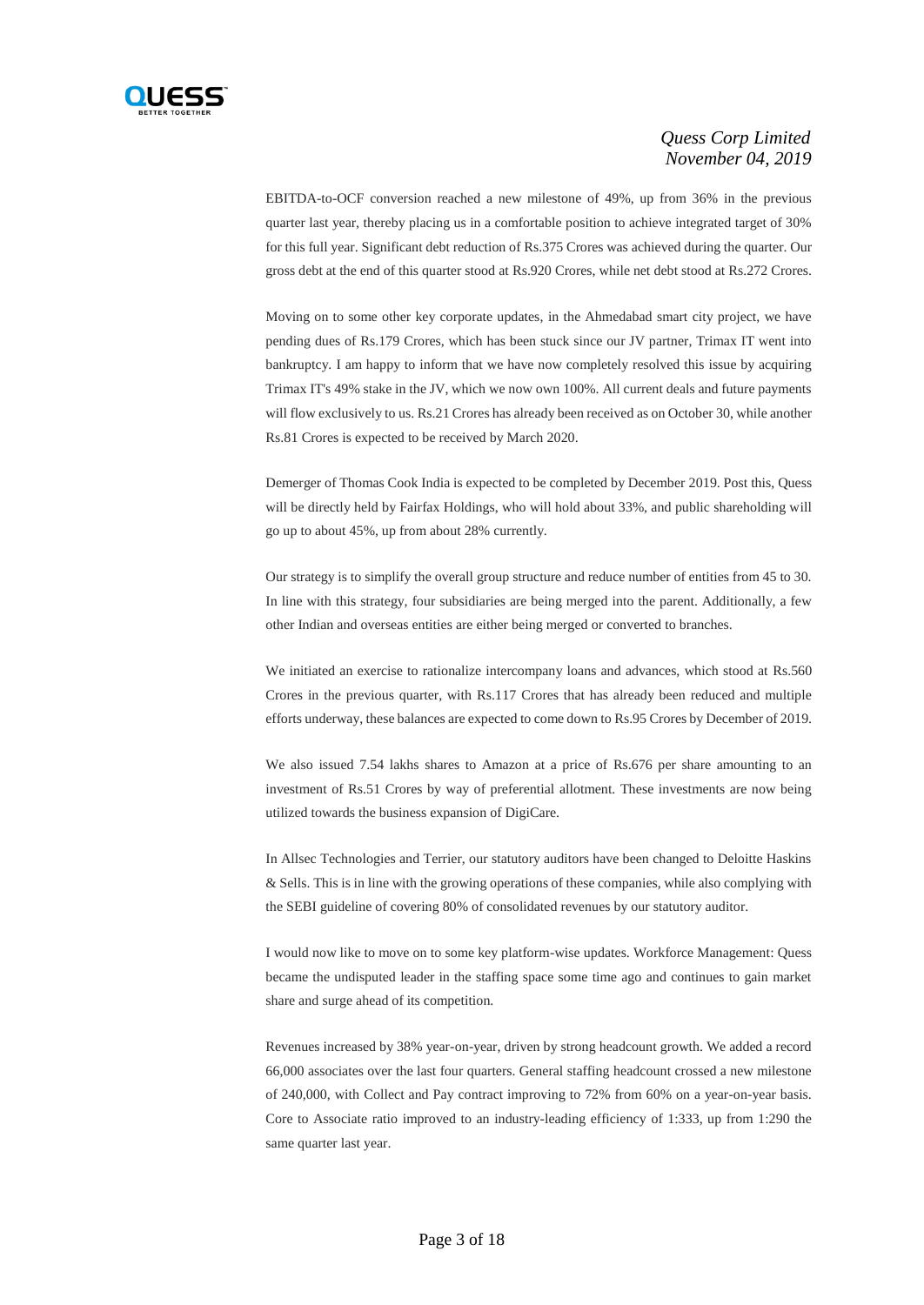

Logistics business Dependo touched a new peak of 1.5 lakh deliveries per day against a previous high of 1 lakh. Overall training targets in our Skill Development business for the year, for H1 of 2020, were 52,000, which is 67% higher than the previous year.

In our Operating Asset Management Platform, overall revenues remained flat to around Rs.432 Crores, while EBITDA saw a marginal decline from the previous year, mainly on account of onetime provisions and a loss that we booked on the sale of assets in our industrials business.

The platform was essentially driven by the operations of the Facility Management business, where revenues increased to Rs.335 Crores, up 8% year-on-year. EBITDA in this business grew 30% year-on-year to Rs.34 Crores. Associate headcount also increased 78,000, while total square feet under management improved to 254 million square feet, both increasing by about 6% year-onyear.

The proportion of higher-margin SLA business versus headcount went up to 26:74 as against 22:78 in the same quarter last year.

In Tech Services, revenues increased 23% year-on-year, with a 20% increase of revenues in Conneqt and 27% growth in the number of payroll slips processed at Allsec. EBITDA increased 125% year-on-year to Rs.69 Crores, while EBITDA margins increased from 9% to 15% on the back of the Allsec acquisition.

Among our emerging businesses, we have identified three, which are in the investment mode and have excellent growth potential, Monster, DigiCare and Dependo, on each of them, I will call out some key operational metrics.

Monster. Sequentially, we have been able to reduce our EBITDA losses by about Rs.3 Crores. We expect it to operationally breakeven in the next quarter that is Q4 of 2020. Job views and site visits are up 53% and 54%, respectively, on a year-on-year basis.

Our new mobile application is on par with industry leaders, whereas rating has improved to 4.4/5 from 3.8 in previous quarter.

In DigiCare, the service footprint has increased from 350 to about 600 towns across India. Quarterly EBITDA doubled on a year-on-year basis to about Rs.1.9 Crores, whilst store count saw a 130% year-on-year increase to 230 stores.

At Dependo, our footprint grew from over 51 cities to 70 cities this quarter. Peak delivery capacity increased to 1.5 lakhs packages in a day from a previous high of 1 lakh.

We have also had some senior leadership changes. We have appointed Mr. Suraj Moraje, as our Executive Director and Group Chief Executive Designate effective today, the November 4, 2019,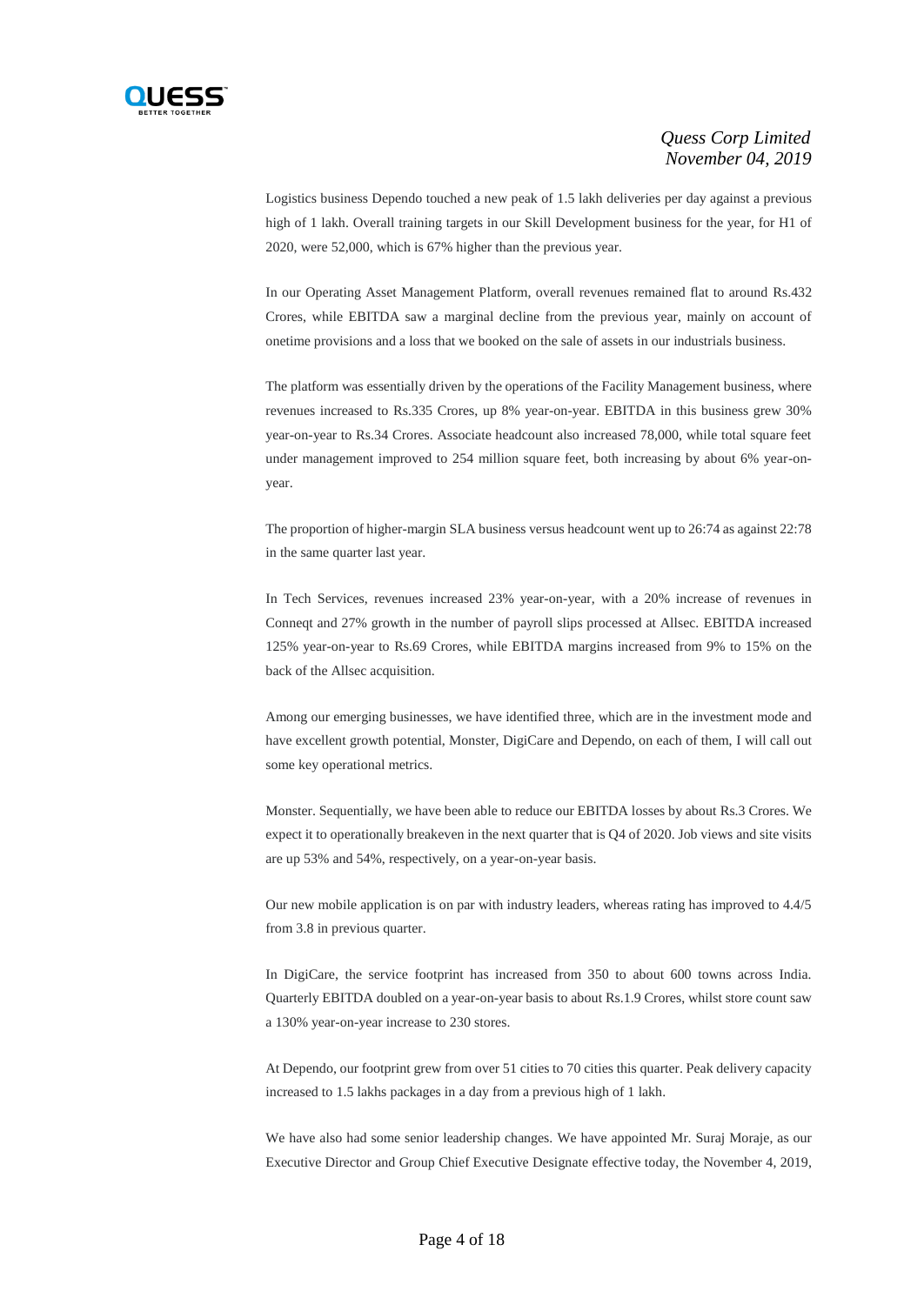

he will take over from Subarata Nag, as the Group CEO and Subarata retires in 2020. Suraj was a senior partner at McKinsey and a leader in the Asia TMT Practice. He has over 20 years of consulting experience across multiple sectors and his previous roles at McKinsey have included the establishing the African TMT Practice and transforming the Philippines office as the managing partner of the country.

He also served at McKinsey's global new partner election committee and he holds a BE in Technology and a PGDM from IIM Ahmedabad.

We also, during the quarter, appointed Ashish Johri as the CEO for Allsec Technologies. Ashish has an MBA from Purdue University in the United States and an undergraduate degree in Architecture. An outstanding entrepreneurial leader with 24 years of diverse experience in the BPO space across banking, analytics and other sectors, he has experience in companies like TCS and Capital One.

All of the above summarizes the slew of positive outcomes that we have achieved during the quarter. This has been a significant quarter for us in terms of many corporate actions, and in terms of achieving some of the milestones that we set for ourselves during the concall we had at the end of the last quarter. Now we would like to open the floor to questions. I am joined by my colleagues from our corporate office and finance functions to address the same. Thank you very much for joining the call, and I look forward to your questions.

**Moderator**: Thank you. We will now begin the question and answer session. The first question is from the line of Kuldeep Koul from ICICI Securities. Please go ahead.

**Kuldeep Koul:** Thanks. I just want to understand the economic rationale for moving loans and advances to equity for your subsidiaries, because to me, it generally has two negative connotations. One, equity in general, is an expensive form of capital related to debt for your subsidiaries and second, and more importantly, it has a negative signaling in the sense that you are invariably telling us that it is unlikely for the subsidiaries to generate material internal accruals in the foreseeable future to repay principal payments that you have given to these particular entities. So, if you can help us understand what is the key reason of moving loans to equity?

**S. Ramakrishnan:** Kuldeep, this is Ramki here. Let me just give you a rationale, most of the entities with whom we have the intercompany loans were entities that have been acquired recently and are relatively new and would probably have a credit line of their own. Under those circumstances, obviously, the model to be adopted is to give an intercompany loan from the corporate or give a corporate guarantee, that is the model we had adopted. Having said that, we thought internally and discussed this with the market also and concluded that it is a good idea to have this in the form of intercompany loans. We later concluded that most of these advances would probably be more in the nature of equity. Under those circumstances, it was decided that we will move from an intercompany loan structure to another product structure and the options we had was to move to a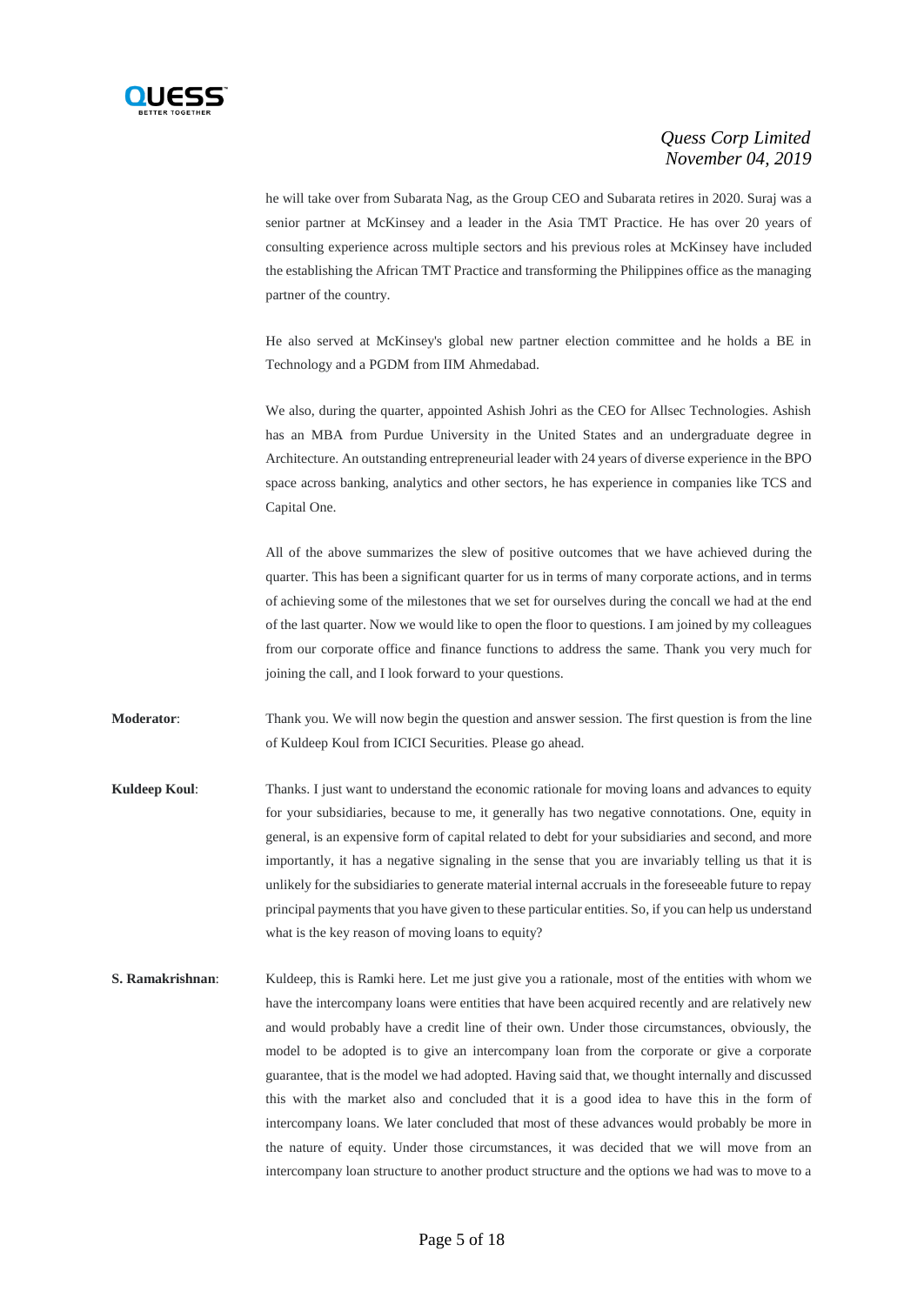

CCD or CCPs or an equity. In the event of a CCPs or an equity, it would be a case where the money would permanently be stuck at the subsidiary level or at the other entity level and if we have to pull back the money later on, when they had the financials of their own, then it should be either in the form of dividend or in the form of share buyback, some of which will have a tax implication. Hence, it was decided to go with the CCD products. The CCD product would also continue to mean that the group can classify this entire structure, not as a loan, but as an equity from a consolidated perspective, and still achieve this objective of having the money come back to us as and when the financials of the respective entity are able to pay back the money and all the CCD continue to be at an interest rate, just to kind of allay the fears between loan versus risk, it continues to be at the interest rate which is exactly the same as was in the case of loan. So that is the reason we went for this.

**Kuldeep Koul**: Thanks Ramki. That is very helpful.

**Moderator**: Thank you. The next question is from Nitin Padmanabhan from Investec. Please go ahead.

- **Nitin Padmanabhan**: First, I would like to thank you for the additional disclosures this time around and so just two specific questions. One is the people and services business continues to be doing exceedingly well despite the macro we are seeing around. I just wanted your thoughts around, one, what has driven the strength this time around? And going forward, how do you see things panning out based on what you see on the ground? Do you anticipate any weakness going forward? Or do you think that there should be some strength continuing in the markets? And if so, what is driving the strength when everything else is materially weakening?
- **Subrata Kumar Nag**: This is Subrata here. I think the traction we are getting is coming from many fronts. One is definitely post the GST; the movement from unorganized to organized sector has increased. Being the largest in the segment, we are getting most of the benefits of this transition. Secondly, if you see our segment wise breakup, we are in the BFSI, IT, IT retail, telecom, logistic, e-commerce, so we are spread across India, from the north to south and east to west and our recruitment capability is helping us to get more market share and traction in the market and the strategy we adopted in the last quarter- to penetrate more in the Tier 2 and Tier 3, Tier 4 cities is also helping us pick up more clients, and you will see that the number of clients we have been finding has increased every quarter. So, all of this is helping us to keep the momentum and I do not foresee any immediate slowdown in the next two quarters. Maybe not 40% growth, but we can expect 20%, 25% plus growth from the general staffing business and overall from Quess also.

**Nitin Padmanabhan**: Sure. So there is nothing that, at this point that is actually visible that can impact the existing book of business wherein people are looking to sort of cut or anything?

**Subrata Kumar Nag**: No, people may not add in the way they were adding and the number of hiring's may be coming down, but it is not that they are cutting down the current workforce. We are also incrementally adding, however, the question is at what degree of propensity are we adding, and that may have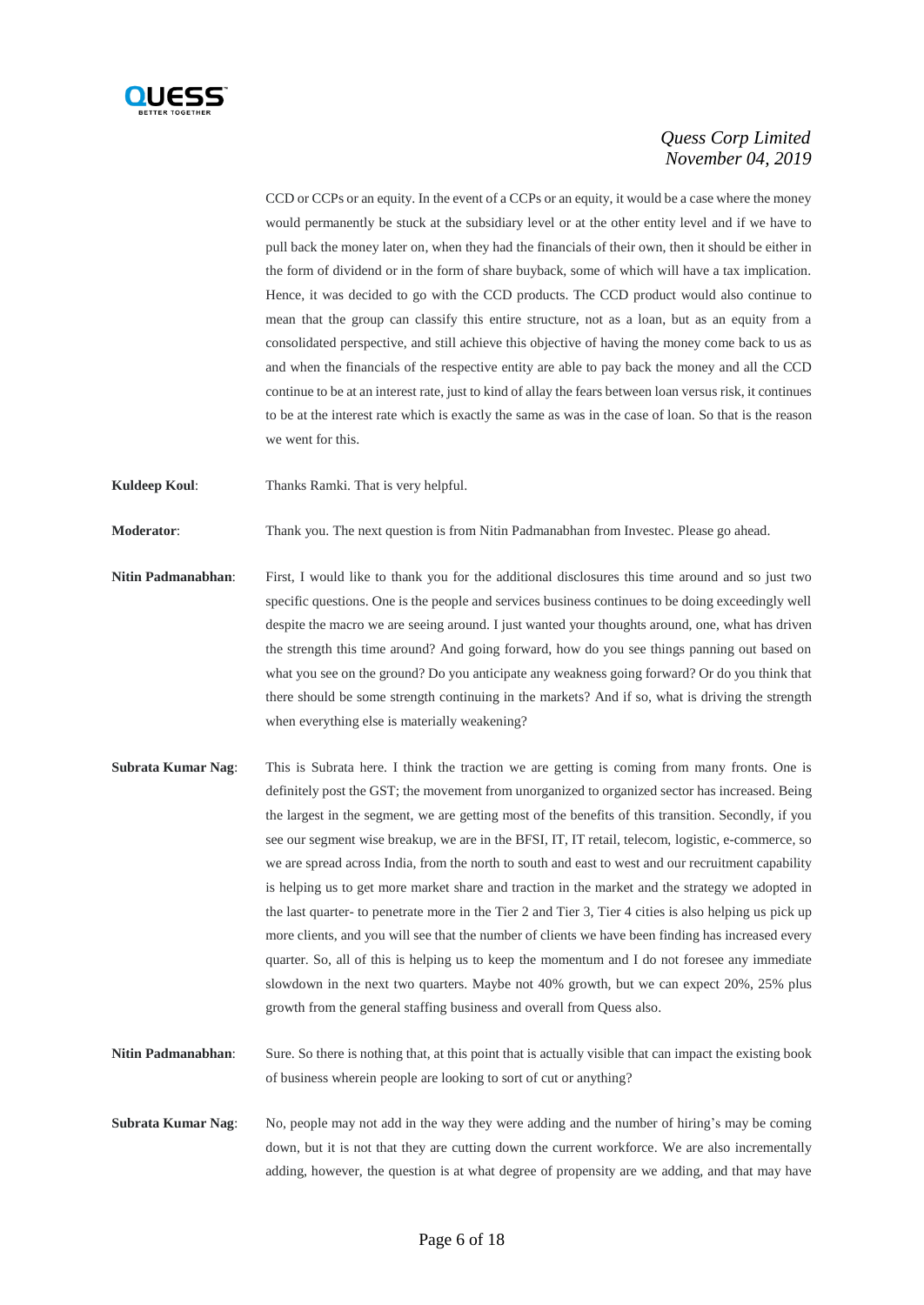

come down a little bit but we are still adding. In the last quarter, we added 17,000 people in general staffing itself. The growth momentum is still there.

- **Nitin Padmanabhan:** Sure. The second one before I get back in the queue is on the Facilities Management business. The growth is down to 8-odd percent after the early quarter being around holidays and things for the hostels and so on and so forth. I was just wondering, what's driving the relative softness here? And do you think this softness is here to stay?
- **Subrata Kumar Nag**: The growth is little when compared to general staffing, overall, I think, year-on-year growth is around 8%. However, I am confident that in the coming quarters, some of the contracts which came into the latter part in this year will take some time to mature. I think when we exit the year in FY2020, March2020, overall, the annual growth will be more than 15%. I think we will exit the year around Rs.1,400 Crores+ revenue. Last year, we ended the year around Rs.1,200 Crores. Going forward, we are now going for IFM i.e., Integrated Facility Management and large contracts. Some of smaller contracts, just for the revenue we may not be picking up. I think as far as EBITDA is concerned, our growth will be 20% plus in this year also. Rather than being revenue focused, we are more focused on the EBITDA and cash flows as far as the SLAs is concerned nowadays.

**Nitin Padmanabhan**: Thank you. All the best.

**Moderator:** Thank you very much. The next question is from the line of Amar Maurya from AlfAccurate Advisors. Please go ahead.

- **Amar Maurya**: Thanks a lot for the opportunity. Sir, number one, if you can help us with your depreciation run rate going forward, it has seen a significant uptick in this particular quarter. Going forward, how should we read the depreciation?
- **Subrata Kumar Nag:** If you look at depreciation during the quarter, it has primarily got a big Ind AS impact on it. It is about Rs.28 Crores. The overall increase just in terms of the depreciation line item alone is Rs.35 Crores, of which Rs.28 Crores is the Ind AS impact. There is also an inorganic growth from Allsec, about Rs.8 Crores. Other than that, if you look at it from a capital additions perspective, last year, we had close to Rs.92 Crores or Rs.93 Crores of capital additions as per the annual cash flow statement. This year, we expect the capital additions to be more in the range of only about Rs.35 Crores - Rs.40 Crores. We do not expect any big dip in depreciation, you should look at it on a steady state from now on. It is the Ind AS impact which is creating the year-on-year blip.
- **Amar Maurya**: Okay. So basically, the current run rate, including the Ind AS impact of Rs.66 Crores in this quarter, is the steady-state run rate we should consider from here on?
- **Subrata Kumar Nag**: Yes, you can consider that because it includes the full quarter.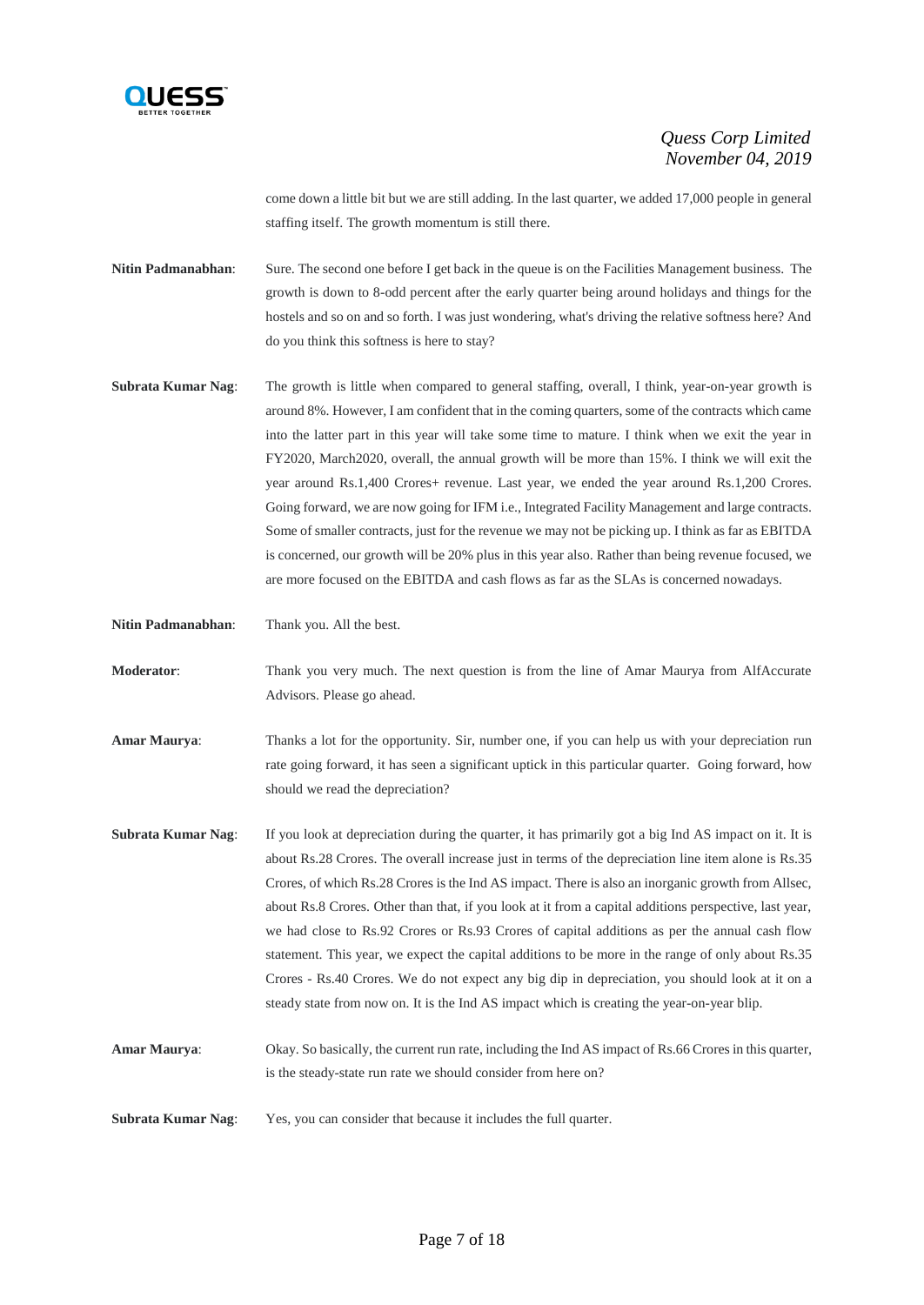

**Amar Maurya**: Okay. And secondly, Sir, for your interest cost, I am assuming that the debt is going to reduce at the end of the year. But then, how should we see the interest costs moderating? Because this quarter, including the Ind AS impact, it was round about Rs. 41 Crores and if I include the Ind AS impact of that call option, it is round about Rs. 4 Crores. So Rs. 45 Crores versus Rs. 40 Crores in Q1. Instead of reducing, it has increased slightly. How should we see the run rate going forward for this?

- **Subrata Kumar Nag:** I think we had called on our interest cost in the June quarter call also. Our overall credit update went up because of 2 factors. We had to pay close to Rs. 400-odd Crores for the Allsec acquisition. We also had to convert our intercompany loan, which we had given to Quess Singapore for the purpose of Comtel acquisition which was close to Rs. 107 Crores, Rs. 108 Crores from intercompany loan to a third-party loan. So obviously, our credit has gone up, which has pushed up our overall gross debt number from Rs. 784 Crores, which in March 2019 was about Rs. 1,294 Crores, a good Rs. 510 Crores increase was there as of June 2019. However, that number has reduced by about Rs. 375 Crores as of September 2019. Our opening number, as of October 2019, is coming down in terms of our debt utilization, which will mean that the interest cost outflow moving forward will come down. Having said that, for the quarter, the interest utilization of the credit is much higher, which is why our interest cost was higher. You rightly pointed out that, there is an Ind AS impact of Rs. 8 Crores Other than that, there is an additional Rs. 8 Crores or so, which is for the increased utilization. You will also appreciate the fact that Allsec had an interest contribution of about Rs. 1 Crores. There is an incremental interest component - the interest rate per se had gone up by about 20 BPS which contributed about Rs. 1 Crores, Rs.1.5 Crores. Moving forward, just to give a very high-level number, we will move back to more like a Q1 kind of number in terms of our interest outflow, if that may give you some indication.
- **Amar Maurya**: One last question from my side, Sir. The tax rate in this quarter was basically negative. I mean the overall tax. I believe we got the 80JJAA benefit, so how should we see the tax rate going forward for the next two quarters?
- **S. Ramakrishnan**: The 80JJAA benefit is a projection for the full year in terms of what we have already added and what we think we will add. We assume a probability of achieving it. We do expect the same kind of tax arbitrage to continue on the 80JJAA. Some of it is based on the preceding quarter, carry forward coming to this quarter. Hence, you see about a minus 4.5% kind of tax rate. Moving forward it could be more in the range of about minus 2% is what we feel.

**Amar Maurya**: Thank you.

- **Moderator:** Thank you very much. The next question is from the line of Abhijit Akella from IIFL. Please go ahead.
- **Abhijit Akella**: Good afternoon. Thanks for taking my question. Thank you for the improved disclosures in the presentation. One question on the P&S segment – the growth has been strong, but there has been a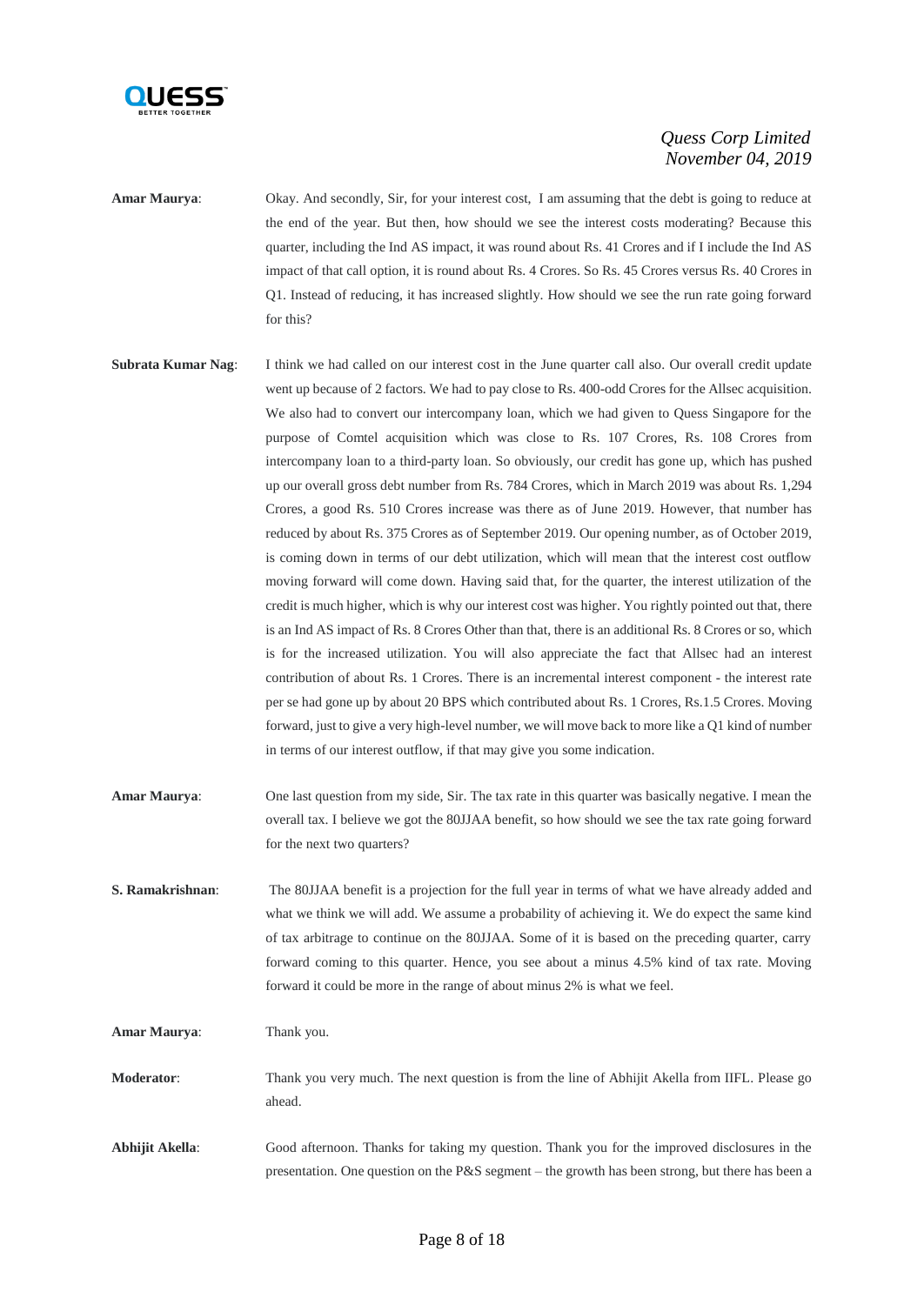

bit of moderation sequentially in terms of the margins this quarter, could you comment on that? And specifically on the IT staffing business, as the presentation mentions, there was a significant reduction in margins. What's the outlook over there?

- **Subrata Kumar Nag:** Yes, Abhijit, the general staffing margin is better than what we used to have previously. I think our net realization per person has also gone up The core to associate ratio has increased. So that has a positive impact on the general staffing. However, when I am looking at the overall P&S, I think, 2 or 3 factors work there. First of all, Magna's margin is due to IT staffing still being under pressure. I think that margins came down a little bit further, so that has an impact. And, you have to understand one thing that Coachieve, which is a part of the P&S business, moved to technology and around Rs.60,00,000 of, quarterly impact can be seen There was a slight EBITDA loss in Dependo. All these things subdued the overall people and services margin. But I think that for Q3 and Q4, particularly, the training mandate of  $51,000$  what we have secured at the end of Q1, mostly the entire benefit of Excelus will be coming in the Q3 and Q4. While Excelus has a 20% plus margin business, when the benefit from the mandate will kick in, in full force, I think that our margin, which dropped slightly, will reverse. I think we will cross the 6% margin, what we have in the Q3 and Q4.
- Abhijit Akella: Okay, great. That is helpful. Secondly, on the Industrial segment, just to clarify, there are one-off charges worth about Rs.7 Crores this quarter. Is that correct?

**Subrata Kumar Nag**: Yes, Rs.7 Crores.

- Abhijit Akella: So this is non-recurring going forward?
- **Subrata Kumar Nag**: This is nonrecurring going forward.

**Abhijit Akella**: If you could also just talk a little bit about the cash conversion. So, it improved significantly this quarter. What is the full year target? And do you believe that the DSOs are sustainable at the current level of 34 days?

**Subrata Kumar Nag:** I think the company has been focusing very heavily on our collections. We put in a very strong collection unit within the company. This is one of the main discussion points in the company almost on a daily basis, and that is kind of showing up in the numbers, which has helped us reduce our DSO numbers. It has helped us improve our OCF conversions. The first half of this year is more like 47% as against 36% last year first half. And with the current kind of focus, we will continue to maintain our focus on DSO, and we are very confident of attaining our OCF target of 50%, which is what we had promised.

**Abhijit Akella**: Thank you.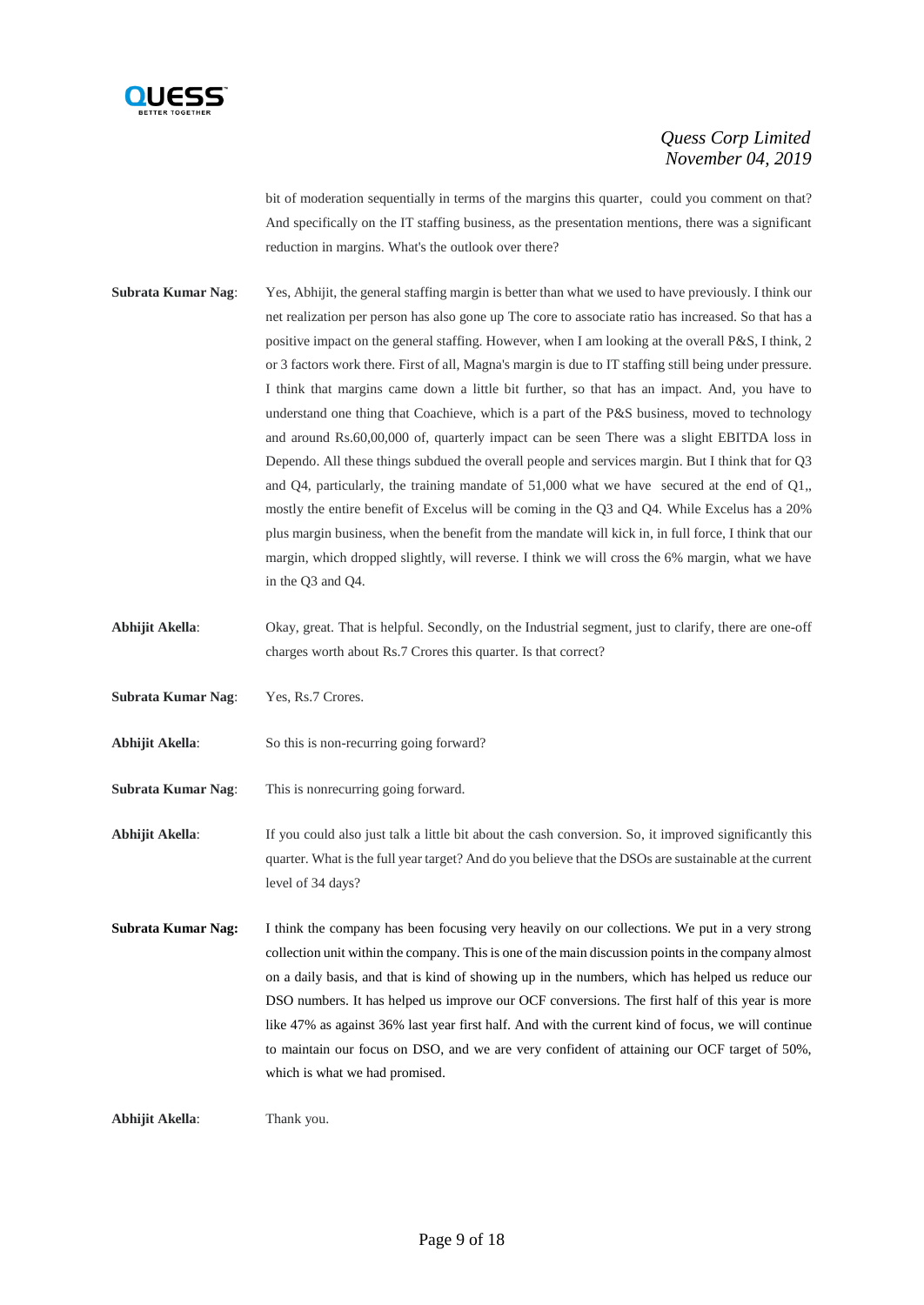

| <b>Moderator:</b>         | Thank you. The next question is from the line of Sandeep Baid from Quest Investment Advisors.<br>Please go ahead.                                                                                                                                                                                                                                                                                                                                                                                                  |
|---------------------------|--------------------------------------------------------------------------------------------------------------------------------------------------------------------------------------------------------------------------------------------------------------------------------------------------------------------------------------------------------------------------------------------------------------------------------------------------------------------------------------------------------------------|
| <b>Sandeep Baid:</b>      | You just talked about OCF-to-EBITDA ratio of about 50% towards the end of this year. And you<br>also mentioned earlier in the call that your capex would be about Rs.30 Crores to Rs. 40 Crores.<br>Would your free cash flow to EBITDA ratio be similar to OCF-to-EBITDA?                                                                                                                                                                                                                                         |
| Subrata Kumar Nag:        | It is marginally lower, but it is pretty strong.                                                                                                                                                                                                                                                                                                                                                                                                                                                                   |
| <b>Sandeep Baid:</b>      | Okay. It will be around Rs. 40 Crores?                                                                                                                                                                                                                                                                                                                                                                                                                                                                             |
| Subrata Kumar Nag:        | We can probably get back to you on the exact number on free cash flow side.                                                                                                                                                                                                                                                                                                                                                                                                                                        |
| <b>Sandeep Baid:</b>      | Okay. Can you give some color on how the revenue for Monster has moved since you acquired<br>this company?                                                                                                                                                                                                                                                                                                                                                                                                         |
| <b>Subrata Kumar Nag:</b> | I think the revenue of Monster remains more or less static. It has not increased substantially. The<br>improvement in the EBITDA, the loss what you are seeing is basically coming from cost<br>rationalization and we think that the revenue pickup will start when the product will be absolutely<br>ready. For the time being, the revenues are more or less stable; it is not increasing as such.                                                                                                              |
| <b>Sandeep Baid:</b>      | When do you think the product will be fully ready as you said?                                                                                                                                                                                                                                                                                                                                                                                                                                                     |
| Subrata Kumar Nag:        | I think, by end of Q3 or beginning of Q4, most of the product will be ready. In the product there is<br>stage 1, stage 2, there are a couple of stages, but the search engine and other things will be ready<br>January onwards, but entirely unique products will be coming in sometime in March, when we get<br>into the New Year.                                                                                                                                                                               |
| <b>Sandeep Baid:</b>      | Thank you. Bye-bye.                                                                                                                                                                                                                                                                                                                                                                                                                                                                                                |
| Moderator:                | Thank you. The next question is from the line of Kaustubh Pawaskar from Sharekhan. Please go<br>ahead.                                                                                                                                                                                                                                                                                                                                                                                                             |
| Kaustubh Pawaskar:        | Yes. Sir, my question is on the industrial segment. In the presentation, you have mentioned that<br>the business has achieved about Rs. 97 Crores of revenues and things have almost bottomed out<br>and you are expecting this particular business to deliver better performance in the coming quarters.<br>Can you throw some highlight on the same, what is your perspective or view on the same?                                                                                                               |
| <b>Subrata Kumar Nag:</b> | If we analyze the industrial result this quarter itself, we had a Rs.5 Crores loss after taking a one-<br>off cost of around Rs.7 Crores. If you take out the Rs.7 Crores loss, a onetime expense actually,<br>we are Rs.2 Crores positive. That is the #1 on a going basis. Second thing, we have been<br>restructuring the industrial. First of all, the passive infrastructure in the telecom segment was a<br>loss-making venture. So we stopped it. We scaled down the smart city project and are at the last |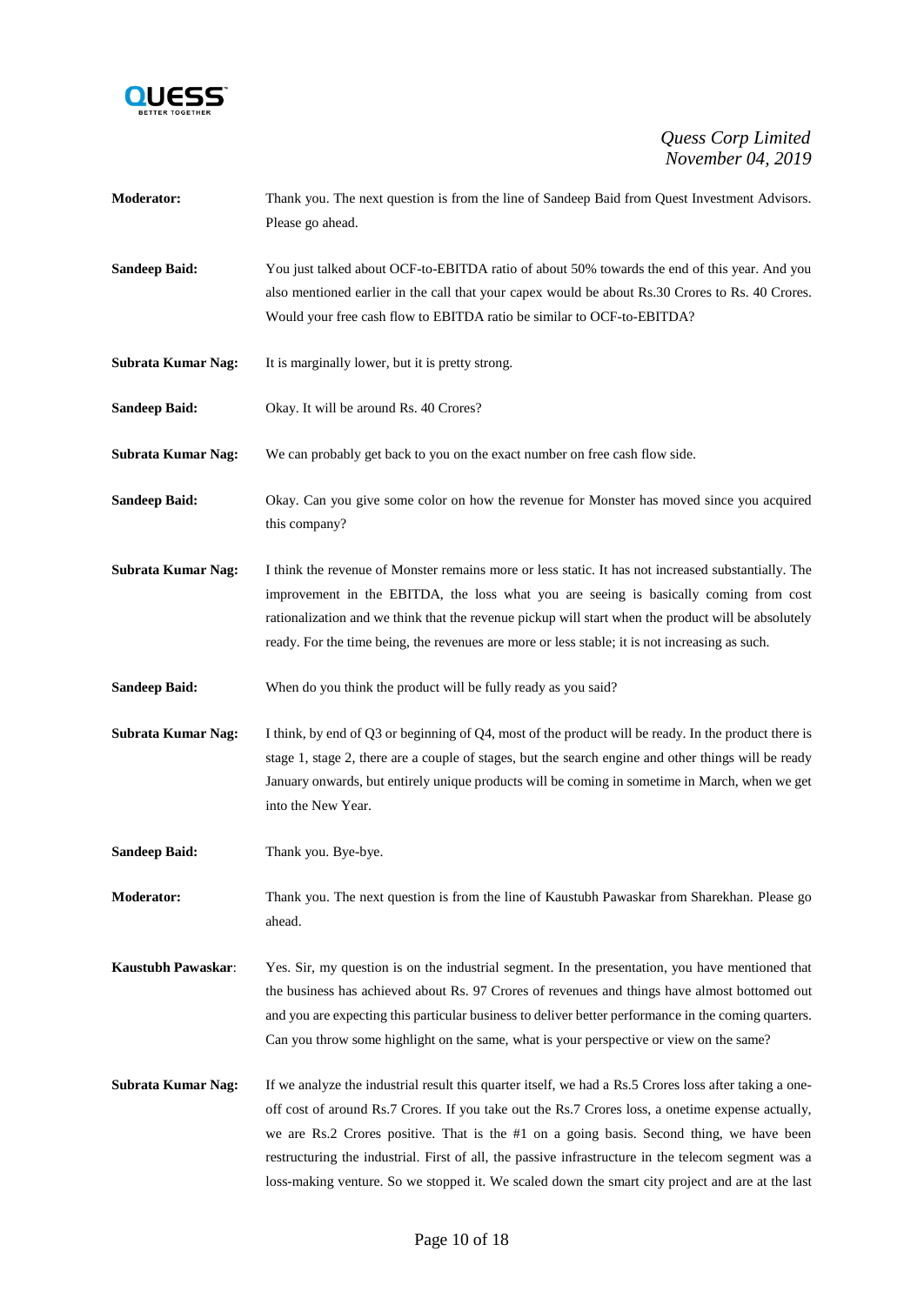

finishing part of the Ahmedabad project. In the Hofincons business, there are a few contracts which are loss-making or just breaking even, we came out from those. So overall, all these things are helping us to regain our ground there. I think going forward we will be seeing positive results once this one-off will go away. Some other measures have been taken and the full impact of those levels will be coming into Q3 and Q4.

- **Kaustubh Pawaskar**: Right, Sir. Thanks for the understanding. Sir, On the EBITDA front and the consolidated level, considering this one-off in the industrial as well, your operating margins were at about 30, 40 BPS lower on a comparable basis. Should we expect the consolidated operating margins to be better in the second half?
- **Subrata Kumar Nag:** Yes, Q3 and Q4, if you see historically, are the best quarters, end of Q3, and ultimately, the Q4. I see no reason why this will not happen this year also. In staffing business or facility management business and currently the annuity kind of business – whatever new clients you add as a business, the benefit will slowly show as you go by the quarter. And particularly understand one business, as I told you just now that Excelus business, which gives a substantial profit in the P&S business. Most of the Excelus profit will come in the Q3 and Q4. In case of our BPM segment, Conneqt and Allsec, particularly in the Allsec in HRO space, Q4 is the best way of business because of the IT return there. So instead of 3 months, we will get a 4-month benefit and as far as in Conneqt, Q4 the last 2, 3 months because of our collection business, we get a jump in the profit. So overall, if you see the last 2 years, if you analyze, I think Q3 and Q4 will be much better than Q1 and Q2.
- **Kaustubh Pawaskar**: Because the understanding was acquisition of Allsec, the overall operating margins were expected to be better. And considering most of the business segments are doing well, and they have better margins than the base business. The ideal scenario would be that FY2021, at the consolidated level, operating margins would be much better than what it was in past 2 years. Is it the right understanding?
- **Subrata Kumar Nag:** It is absolutely right. See couple of things will happen. First of all, if you understand the business of our BPM segment that is Allsec and Conneqt are doing very well and technology business, I think, today, are at almost 11% margin, and their revenues have been growing. So that will have a positive overall impact for Quess. Secondly, the loss of Monster, in the last year, we have almost Rs. 20 Crores, Rs. 30 Crores, Rs. 25 Crores loss, and this year, I think in Q4, we will be breakeven, then that will also impact positively in the next year. Industrial, last year, we had a loss, and this year also, we have loss, so that will also go up with what I just explained to you about the industrial. All things together, I think in the FY2021 or 2022, you should expect a much higher margin. I am not saying that we'll reach the aspirational 8% margin, but definitely, we are slowly going towards that target. It will take a few quarters, and the trend is towards that.
- **Kaustubh Pawaskar**: Right, Sir. And Sir, one last one, what is your target of debt reduction for the overall year? Because this quarter, we have seen a reduction in debt, gross debt. For the second half, is there any target set for reduction of debt?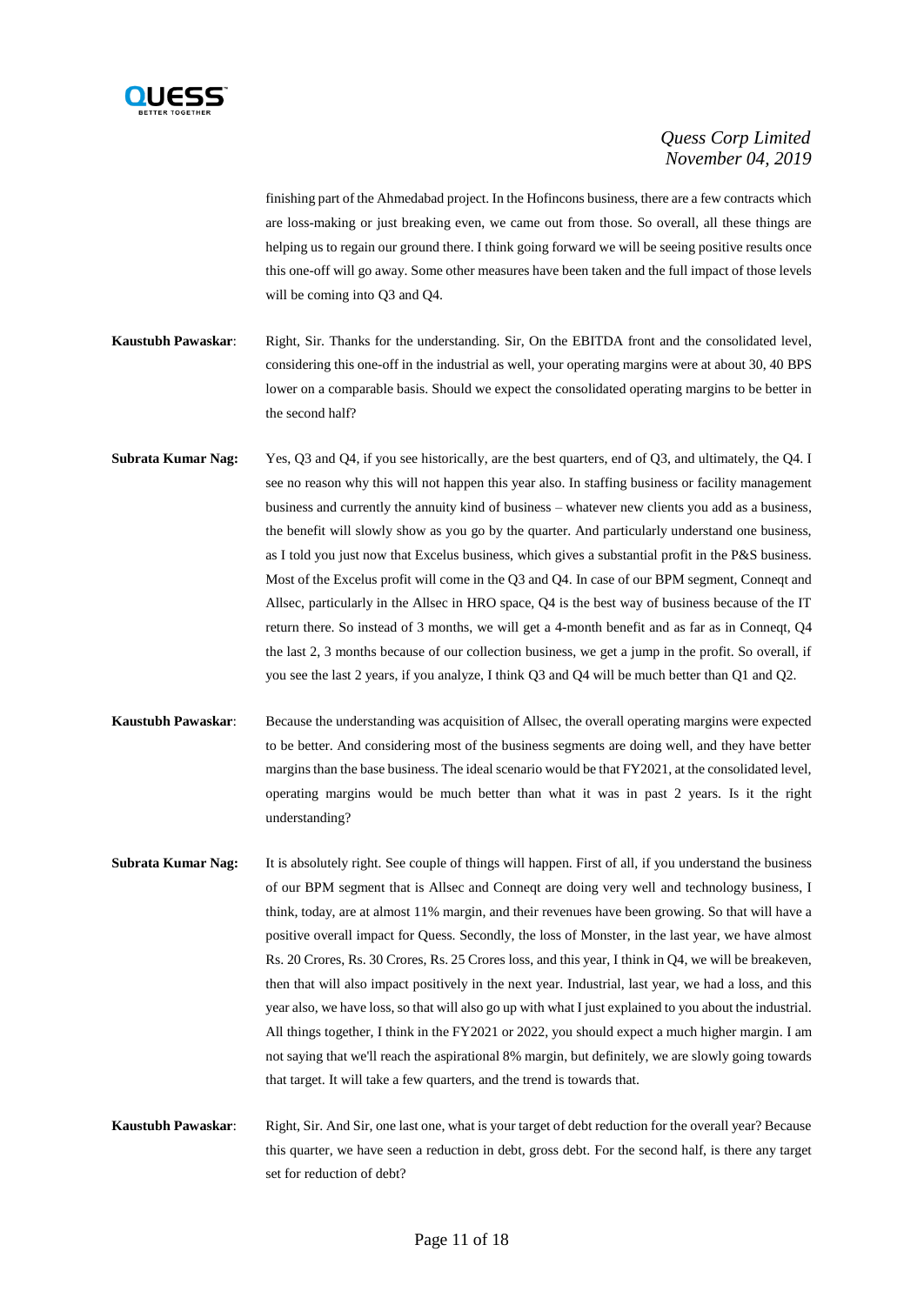

- **Subrata Kumar Nag:** Yes, I think the way we are progressing on our cash conversions and collection focus and with the overall strategy of making sure that we probably will not go for any further acquisitions, we expect our debt numbers to be more in line with our March 2019 number versus in the range of about Rs.784 Crores.
- **Kaustubh Pawaskar**: Thanks for the answers.
- **Moderator:** Thank you very much. The next question is from the line of Prashant Tiwari from SBICAP Securities. Please go ahead.
- **Prashant Tiwari:** I think in the reported statements, the operating cash flow was reported at Rs.174 Crores. While in press release, you were stating that it is Rs.117 Crores. What is the difference, please?
- **S Ramakrishnan:** One with the Ind AS impact, and the other one is without the Ind AS impact.
- **Prashant Tiwari:** That is the only difference?
- **Subrata Kumar Nag:** Yes.
- **Prashant Tiwari:** Okay. And second one is, in integrated facility management, has the growth tapered regarding not adding enough clients, like in the first half, we have not seen growth more than 12%, 13% overall? What is happening there?
- **Ajit Abraham Isaac:** I think in facilities management, there are two points that you have to keep in mind. One is that as a business, we would like to take more SLA-related business than the manpower-related business. So, as we move to that structure, and we are seeing a better ratio of SLA-related business also in the pipeline, we have got 26:74 versus 22:78 previously. Second is, our EBITDA has also increased significantly. We are also in the process of culling out certain accounts, which we would not like to continue. I think this process of cleanup will yield us on a long-term basis, with better client base yielding a better return on capital. The growth in this sector, as Subrata mentioned, will pick up in the next couple of quarters.
- **Prashant Tiwari:** Okay. And with the higher proportion of SLA, can we expect EBITDA margins also to improve?
- **Ajit Abraham Isaac:** It has already improved this quarter, and we expect it to continue a better kind of progression over the next couple of quarters.
- **Prashant Tiwari:** Yes, because it is already 10% plus in integrated facility management, how high can the margins in this business go?
- **Subrata Kumar Nag:** See, for the time being, I think we will be around 10%, 11% margin. I don't think it will be immediately because let us say, today, it is almost Rs. 1,400 Crores business, okay? It will take some time to really see that margin. For the time being, it will be around 10%, 11% margin. Overall,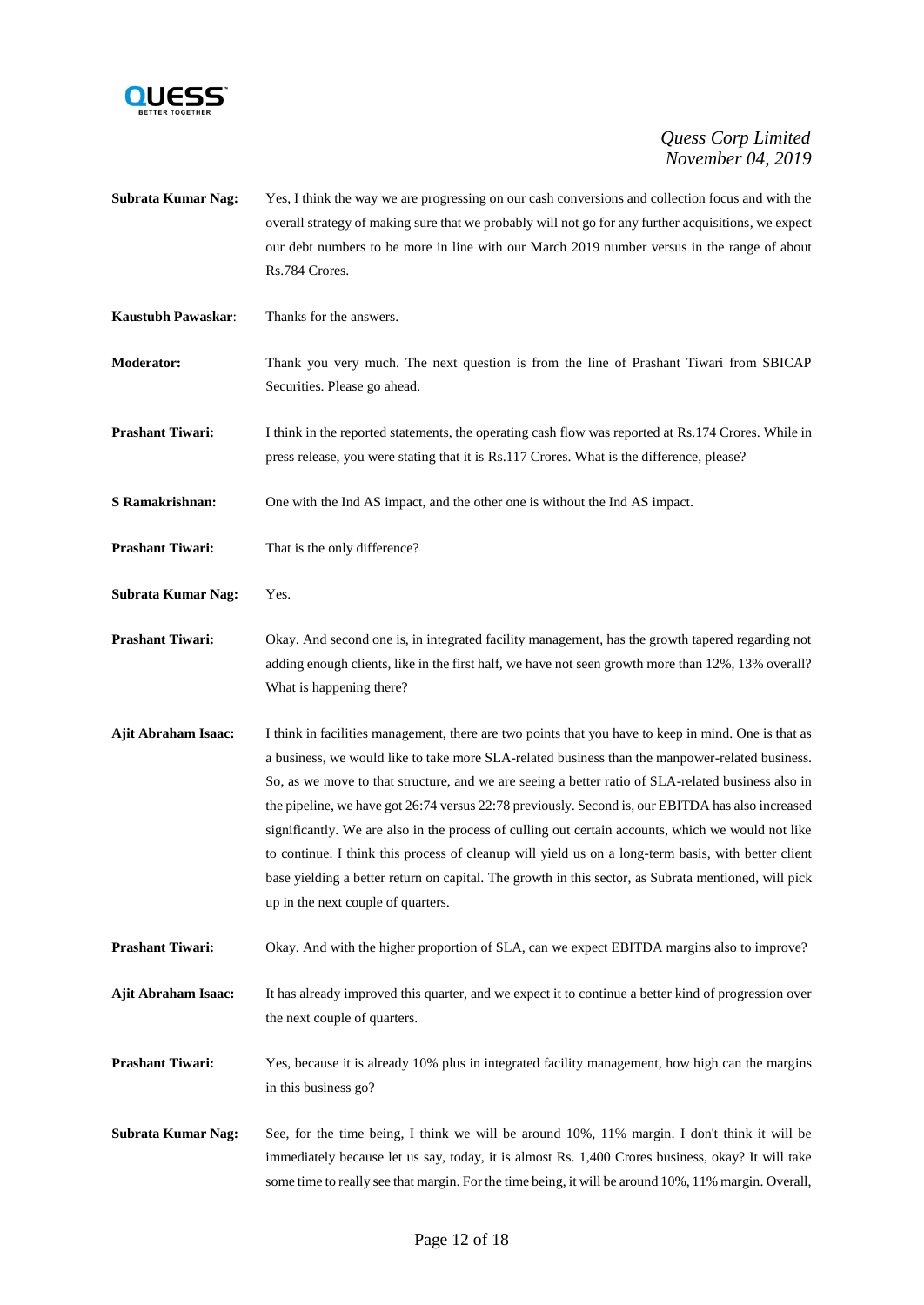

the growth, as Ajit says, will be around 15% to 16% of the revenue growth this year and around 20% plus in the EBITDA growth in the IFM segment.

**Prashant Tiwari:** Thank you.

**Moderator:** Thank you very much. The next question is from the line of Saurabh Ginodia from Stewart & Mackertich. Please go ahead.

**Saurabh Ginodia**: Thank you Sir for the opportunity. Sir, my question is pertaining to Allsec. How do you see growth panning out in Allsec in the next couple of years? And in the short term, are there any low-hanging benefits which Allsec can derive for the HRO segment from Quess?

**Subrata Kumar Nag:** The first thing after we took over Allsec was that we moved our compliance business to Allsec. I think that is a good strategic move for Allsec. Their HRO business, along with the compliance business, makes them well-positioned to take on the market and is also seeing more traction there. That is the number 1. Number 2, wherever Quess has a presence, like, Southeast Asia and Middle East and Philippines we are trying to take their nature of business. We already have some business in Philippines, but we're trying to take it to Malaysia and Middle East. That will also help in the HRO business. In the CLM space, our whole effort is to get dollar-based revenue. Ashish has just joined and we think our whole focus in Allsec is to acquire clients in the CLM space where we earn more dollars as revenue; we already have some clients in Malaysia, in Philippines and U.S. so that is the focus area. We have revamped the sales team in the U.S. very recently, and we will see some traction there.

**Saurabh Ginodia**: Okay. Is there any thought process to merge Allsec with Conneqt?

**Subrata Kumar Nag:** Nithing is there on the table as of now.

**Saurabh Ginodia:** Okay. Are there any possibilities for EBITDA margin in Allsec to improve from the current levels?

**Subrata Kumar Nag:** Currently they are atleast 20% plus margin, but it depends on how well we play our international business. If we can increase our international business substantially, then margin can go up. But we have to give it a quarter or two quarters to get our act together and do some business there.

**Saurabh Ginodia**: That is all from my side. Thank you.

**Moderator:** Thank you very much. The next question is from the line of Ravi Menon from Motilal Oswal. Please go ahead.

**Ravi Menon:** Thank you for the opportunity. General staffing, the working capital seems to have come down and the realization per associate has gone up. What has led to this? Do you think this is sustainable?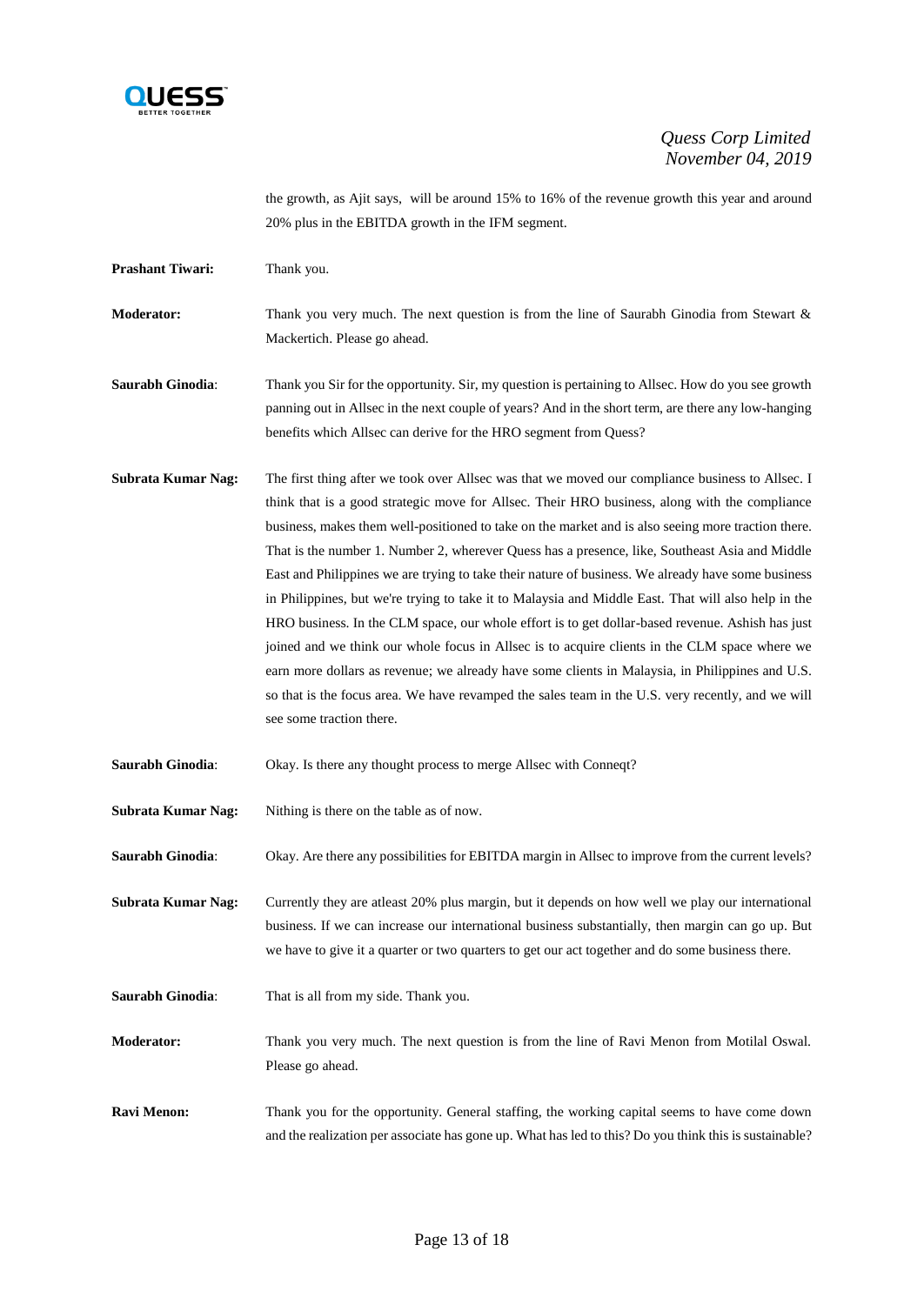

- **Subrata Kumar Nag:** If you see the general staffing, our collect and pay model has been growing and we are at 72 today and I think it will improve further. Our core to associate ratio has been improving, and realization per person is also increasing. I think the margin will improve, but it will take some time because it is a large business. So to see that improvement, it will take some time, but on each front and parameters, we have been growing every quarter, so I think that definitely will be increasing in the couple of quarters down the line as well.
- **Ravi Menon:** Is there any mix change or something that's led to this improvement?
- **Subrata Kumar Nag:** Primarily, in our staffing business where we are different from others is that we always give more importance to hiring and getting managed services. We do not just do the payroll, we try to , in each product and our other products, to focus on what we bring to the customers and help in their hiring, their training process. So those are the things that help us to get more revenue per person in the staffing business.
- **Ravi Menon:** Thank you. Best of luck.
- **Moderator:** Thank you very much. The next question is from the line of Dipan Mehta from Elixir Equities. Please go ahead.
- **Dipan Mehta:** My question is more macro in nature, Sir. I have been there for a few concalls and I have read your investor releases and every time the management is always painting a very positive picture of the business and a very optimistic scenario for the year gone by or quarter gone by or the year ahead. But actually, Sir, if you look at the last eight quarters, the PBT level, the company's profits are lower, like, just in, September 2017 was Rs. 65 Crores PBT and two years hence it is Rs.62 Crores the same level. In the meantime, revenue has gone up almost double. At the same time, debt is at all-time high. Return ratios are at all-time low, profit, PBT to net sales are at all-time low. So what exactly is going wrong, Sir? I mean, I know that you are trying to present an optimistic picture, but something is amiss now when we look to the numbers on a historical basis for the last three years?
- **Ajit Abraham Isaac:** Let me kick this off and then I will have my colleagues also join in. The first thing is that our revenue CAGR across the last three years is about 35%. So clearly, business is growing. And the issue is not with either our market share growth or the fact that the opportunities that represent the market is sufficient to keep this growth long. I think there are two or three points that have impacted us. One is the size of the debt, which we had, the interest levels that we had associated with it, which have impacted the PAT of the company because interest outflows have been substantial. Second is in our industrial business, we have had an impact of one or two projects which have not gone the way that we would have liked it to, especially our project with Sterlite in Tuticorin, where we bought equipment worth about Rs. 30-odd Crores for the project, and then we had to shut it down because the plants shutdown. So it was kind of act of God and we had little or no choices about having to sell some of the equipment and book a loss on it. There are one or two one-off incidents that have impacted this. The third is, some of our acquisitions will take a little longer than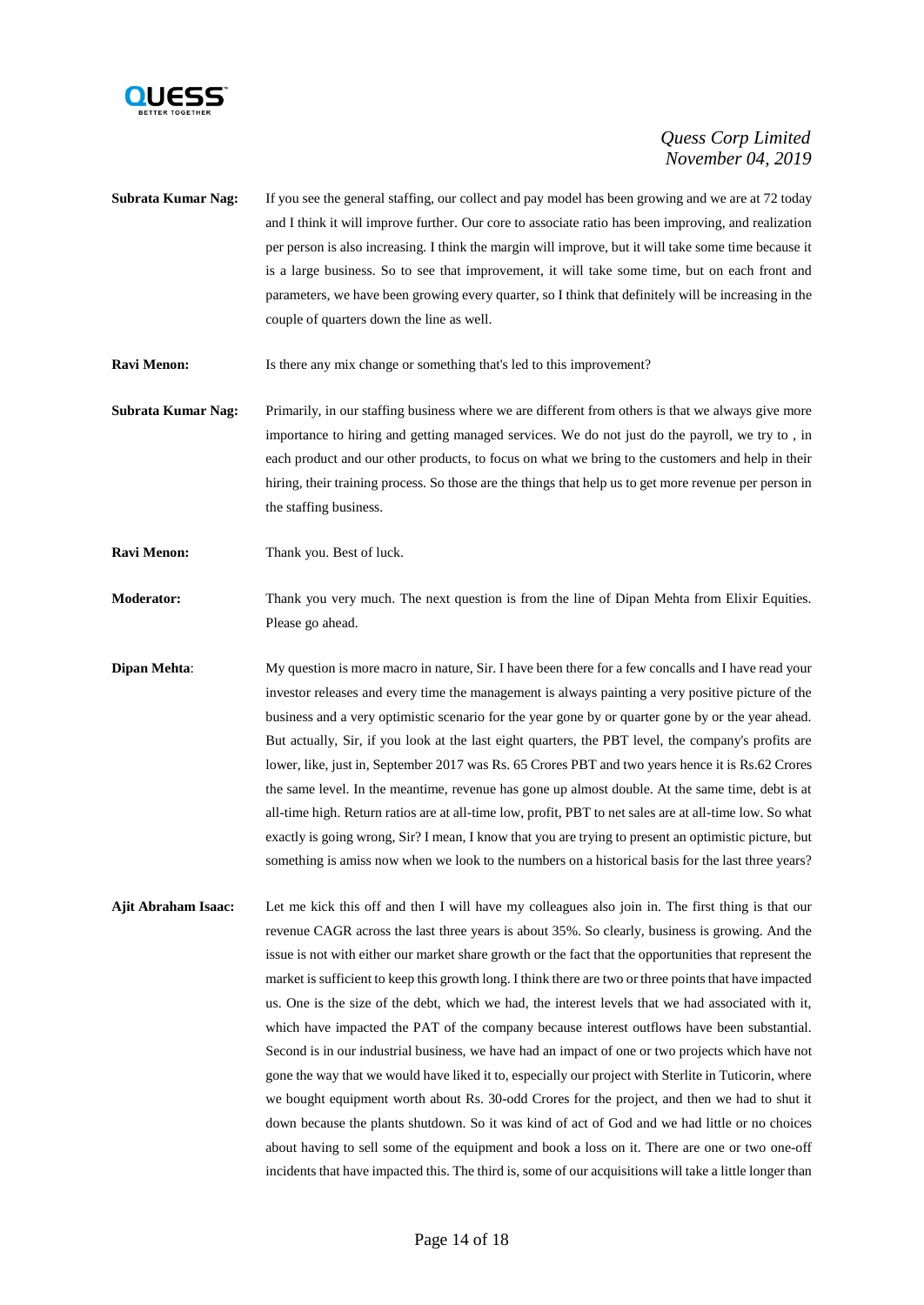

we had anticipated in terms of turnaround, one of them being Monster, and second one is Vedang. In the case of Vedang, when we bought it, it was a business that could sustain about 10% EBITDA margin. However, over time, what happened is post the meltdown with telecom industry, margins in this industry have completely come down, and that also impacted that business. But what remains to be seen is at the core of our company, which is basically 3 businesses, that is the staffing business, our facilities management business and our BPO business are all in good shape. All of them which deliver more than Rs. 100 Crores of EBITDA each. They are growing in double digits and they have healthy return metrics. We have areas or red flags on 2, 3 businesses, one of which was Trimax, which we have now turned around after the acquisition of the balance equity there. Monster, the losses have come down. We expect a breakeven in the next quarter. And in Industrials, we have gotten past the breakup. I think the heavy lifting in the company is done. And right now, we are prepared to see some better quality return metrics as we move forward.

**Dipan Mehta**: And you are shunning all acquisitions, at least for the near future, considering that we have had so many challenges assimilating all these acquisitions and the effects that are on the balance sheet?

- **Ajit Abraham Isaac:** I have two parts to your answer. One is that, one of the reasons why we have got the all-weather business model is actually because of our acquisitions. Some of them have taken a longer-thananticipated time to turn around. But because the acquisitions and the multiple lines that we have got, we are still able to grow 20% when the market growth is 5% to 6% and when competition grows even less. When all of them do turn around and deliver to plan, I think, we would realize the full benefits of these acquisitions. Having said that, we do not anticipate any acquisitions in the immediate future. Our phase of activity in the company clearly centers around consolidation. I think you are beginning to see some of the results of that, especially represented in the cash that we are collecting quarter-on-quarter, which is increasing substantially over the previous year.
- **Dipan Mehta:** Just one quick question, Sir. This 80JJAA benefit, have you completed any income tax assessments and the income tax assessing officer has accepted our 80JJAA calculation and tax computation, any assessment is over?
- **S Ramakrishnan:** Yes. The 80JJAA is the benefit which we have been claiming for the last about 1.5 years or more and our assessments are still underway but having said that, the 80JJAA goes through multiple audits, both with the external auditors and also with the tax auditors. And it is part of our tax return. It is a very open and auditable process. We do not expect any issues around this.
- **Dipan Mehta**: But so far, no assessment is completed where income tax department has accepted your 80JJAA calculation and your tax liability calculation.

**S Ramakrishnan:** Assessments are in progress.

**Ajit Abraham Isaac:** Yes, I just want to add one point, Dipan, to the answer is that I think you should also look at our returns ratios after factoring in the goodwill because goodwill is a substantial part of our balance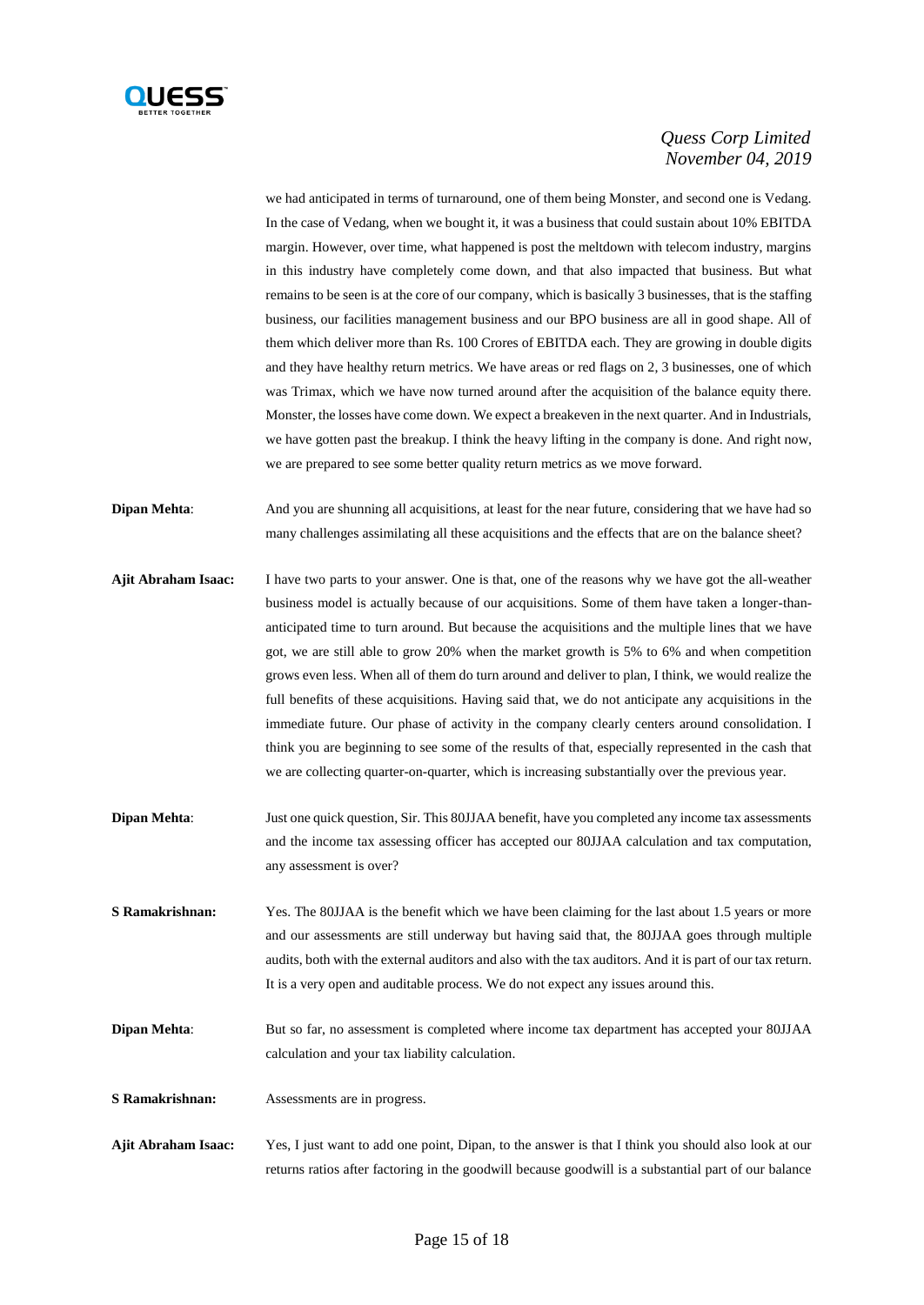

sheet. If you exclude goodwill, you will find that the return ratios are substantially different and we can maybe have an offline conversation too, about how these numbers stack up when you consider that a significant part of our balance sheet is actually goodwill.

**Dipan Mehta:** Right Sir. It is just that we are having turnover, but no profit before tax and the stock price is down 40% from its peak. And really, the story has not played out as, we, investors thought it would, at least, about a couple of years ago. So that's all my humble submission is, Sir.

- **Ajit Abraham Isaac:** Yes. There are two parts to the story. One is the risk in the business, and second is the volatility in the market price. Market price volatility, we do not have any control of but the risk in the business is what the management manages here. And that I can tell you, where we have things within our sides, and we know that some of the steps that we are taking in terms of turnaround, in terms of the corporate taxes etc., leading to the results that will add significant value to our shareholders.
- **Dipan Mehta:** Thank you very much Sir. All the very best.
- **Moderator:** Thank you. The next question is from the line of Mihir Manohar from CapGrow Capital. Please go ahead.
- **Mihir Manohar:** Thanks for taking my question. Just wanted to know one thing, what is e-commerce as a percentage of our overall workforce management revenue?
- **Subrata Kumar Nag:** Out of a total of about 220,000 people, we have about 13,000 to 14,000 people who are involved in e-commerce. So basically, that is the ratio. It will be less than, about 5%.
- **Mihir Manohar:** Correct. And are we engaging to food delivery as well?
- **Subrata Kumar Nag:** We do not do food delivery right now.

**Mihir Manohar**: Thank you.

**Moderator:** Thank you. The next question is from the line of Pritesh Chheda from Lucky Investment Managers. Please go ahead.

**Pritesh Chheda:** Sir, in the staffing space, what would be outlook on growth and margin? And also, any changes in the business landscape there, either in terms of pricing or competition or market dynamics, if you could share your comments?

**Subrata Kumar Nag:** In the staffing space, we do not see any major changes in the immediate future. I think we are well diversified segment-wise and geography-wise, and are getting good traction; we are signing more and more contracts every quarter. Our current customers are also adding more numbers. The collect and pay percentage is going up with the increase in the efficiency factor, and the realization per person is going up in every quarter, so that will help us increase the margin going forward.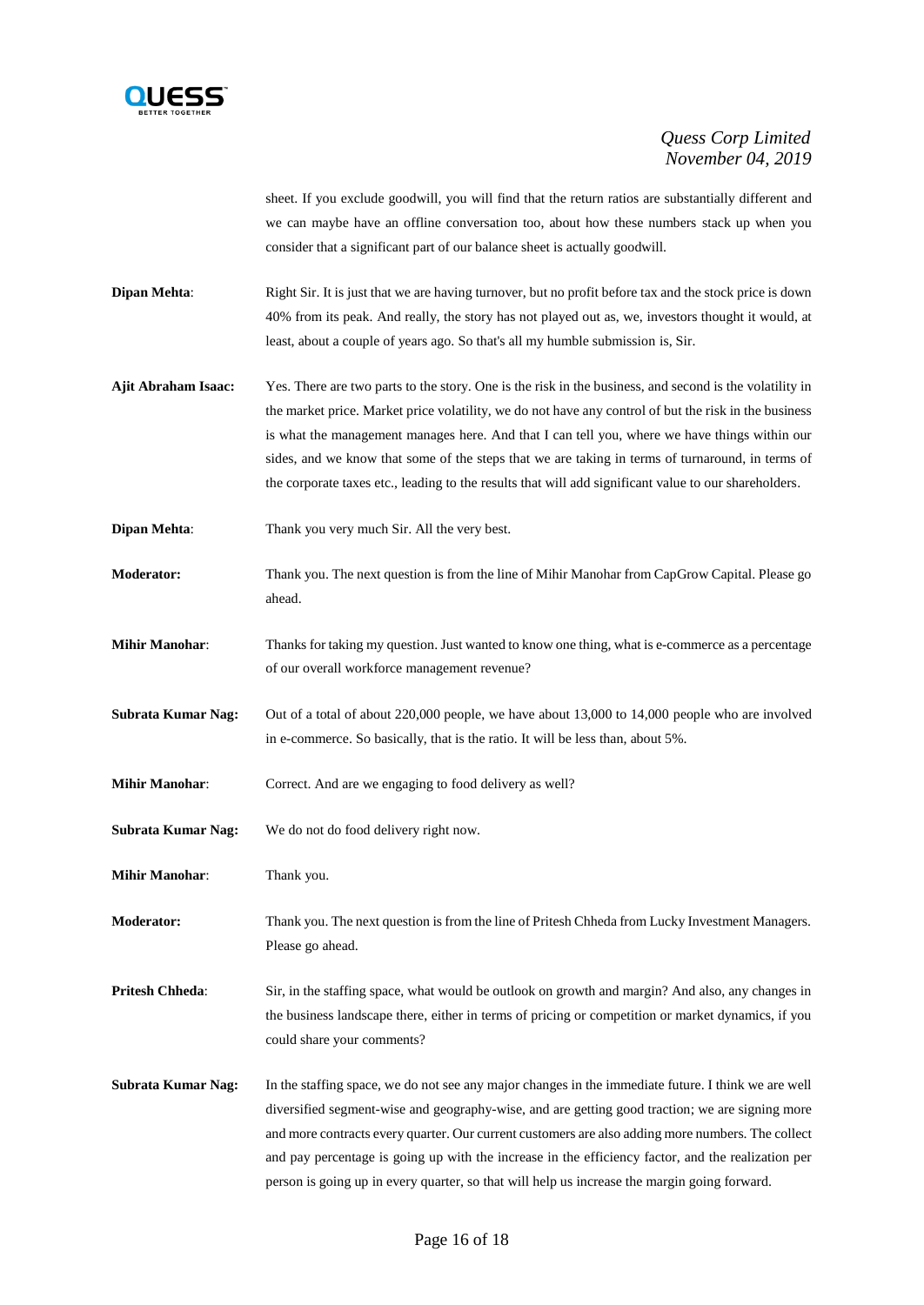

| <b>Pritesh Chheda:</b>    | And what would be your headcount growth rate?                                                                                                                                                                                                                                                                                                                                                                                                                                                                                                                                                                                     |
|---------------------------|-----------------------------------------------------------------------------------------------------------------------------------------------------------------------------------------------------------------------------------------------------------------------------------------------------------------------------------------------------------------------------------------------------------------------------------------------------------------------------------------------------------------------------------------------------------------------------------------------------------------------------------|
| <b>Subrata Kumar Nag:</b> | See, this year, we already added almost 60,000 in first two quarters, I think, 59,000 or 60,000. I<br>think last quarter we added 17,000. So definitely $Q3$ and $Q4$ will have a healthy addition too.                                                                                                                                                                                                                                                                                                                                                                                                                           |
| <b>Pritesh Chheda:</b>    | Any changes you are seeing in the Industrial landscape in terms of pricing or competition or the<br>nature of business?                                                                                                                                                                                                                                                                                                                                                                                                                                                                                                           |
| <b>Subrata Kumar Nag:</b> | No, I do not think there is any major pressure on the pricing as such. Our idea is to go more in<br>percentage basis than fixed fee base. We have been trying to do that. It is a difficult thing, but that<br>is our focus area, and we have been working towards it. Our sales guys are always reaching for the<br>percentage method. We would like to grow the business into that direction. Otherwise, in the<br>market, I think we are winning the contracts at much faster rate and much larger space than our<br>competition. There is competition, but I think Quess is much ahead of competition in general<br>staffing. |
| <b>Pritesh Chheda:</b>    | Thank you Sir.                                                                                                                                                                                                                                                                                                                                                                                                                                                                                                                                                                                                                    |
| <b>Moderator:</b>         | Thank you. The next question is from the line of Sandesh Shetty from PhillipCapital. Please go<br>ahead.                                                                                                                                                                                                                                                                                                                                                                                                                                                                                                                          |
| <b>Sandesh Shetty:</b>    | Good afternoon Sir. Thank you for the opportunity. Sir, I just wanted to ask regarding our<br>investment in East Bengal FC. Is there any update on that? We were planning to exit the business.                                                                                                                                                                                                                                                                                                                                                                                                                                   |
| <b>Subrata Kumar Nag:</b> | Yes, we have already intimated, and they also accepted so mutual exit by May 2020, when the<br>current season ends. Our current exposure with East Bengal is up to that time but at the same time,<br>we are trying to exit, if possible, before that timeline also, but latest 2020, May 31 is our last day<br>with the East Bengal Club.                                                                                                                                                                                                                                                                                        |
| <b>Sandesh Shetty:</b>    | Sir, if you can please share the topline and bottomline for the football club for the current quarter?                                                                                                                                                                                                                                                                                                                                                                                                                                                                                                                            |
| Subrata Kumar Nag:        | There is no topline. When the season starts, some sponsorship revenue kicked in, but most of the<br>things will come when the season starts and the ticket sales etc. Our overall loss, I think, this<br>quarter, which is just not much. I think it is in the range, Rs.3 Crores to Rs.4 Crores.                                                                                                                                                                                                                                                                                                                                 |
| <b>Moderator:</b>         | Thank you. The next question is from the line of Ritvik Seth from One-Off Financial. Please go<br>ahead.                                                                                                                                                                                                                                                                                                                                                                                                                                                                                                                          |
| <b>Ritvik Seth:</b>       | Thanks for the opportunity. A couple of questions on the general staffing business, Sir, you have<br>mentioned that out of workforce management, around 78% of the total revenue comes from general<br>staffing. Could you guide us with the EBITDA margin for this segment, for the quarter? And how<br>was it quarter-on-quarter?                                                                                                                                                                                                                                                                                               |